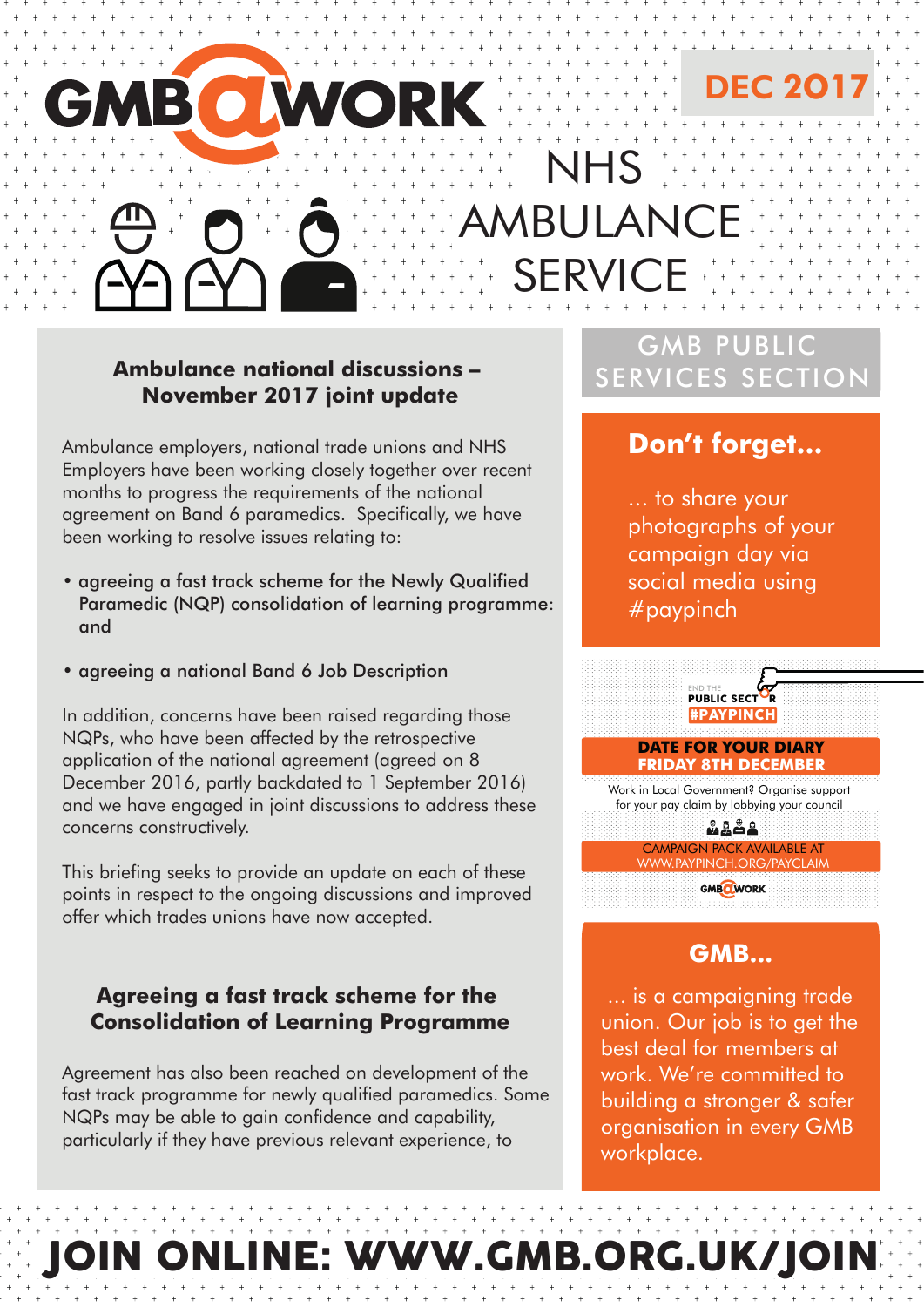#### **"LET'S STICK TOGETHER AND RETAIN OUR HARD FOUGHT TERMS AND CONDITIONS"**

move through the consolidation of learning period in less than two years. Candidates will need to provide evidence they have met all competencies and undertake a panel review. Following extensive discussions, a process document will be published which will provide information on how the programme will operate in practice. Employers and local trade unions will work together to implement the programme as soon as possible in each of the respective Trusts.

All Trusts have now launched their consolidation of learning (COL) and clinical validation/ support processes. A commitment from the Association of Ambulance Chief Executives has been given to now fully embed these programmes. Progress will continue to be monitored through the NHS Improvement and NHS England Ambulance Improvement Programme.

#### **Agreeing a national Band 6 Job Description**

The national agreement referenced the development of a new paramedic job description and this has been undertaken with feedback from across Employers and Unions,

including a local consultation process. As a result, agreement has now been reached on the final version of the national Band 6 Paramedic Job Description. Joint discussions are continuing in respect of the implementation of this aspect of the national agreement and further information will be circulated shortly.

**GMBO WORK** 

#### **Resolution for NQPs impacted by the retrospective application of the national agreement**

Following extensive discussions, the Trade Unions have accepted an offer from employers which relates to the NQPs who were impacted by the retrospective application of the agreement. As a result of the agreement reached, the following actions will be applied to newly qualified paramedics, employed between 1st September 2016 and 31 March 2017. This refers to newly qualified paramedics, registered with the HCPC and who commenced employment in one of the 10 English ambulance trusts or Isle of Wight NHS Trust as a paramedic between these dates at Band 5, not subject to the job matching process.

#### **Join GMB today**

You or your colleagues can join online at: Joining GMB is easy, quick and fast. www.gmb.org.uk/join FREEPOST GMB info@gmb.org.uk

 **Or**, you can complete the enclosed GMB application form (No stamp required) and simply post to:

Ring 020 7391 6700 and ask for the GMB Public Services Section or email: **Any questions?** 

# JOIN ONLINE: WWW.GMB.ORG.UK/JOIN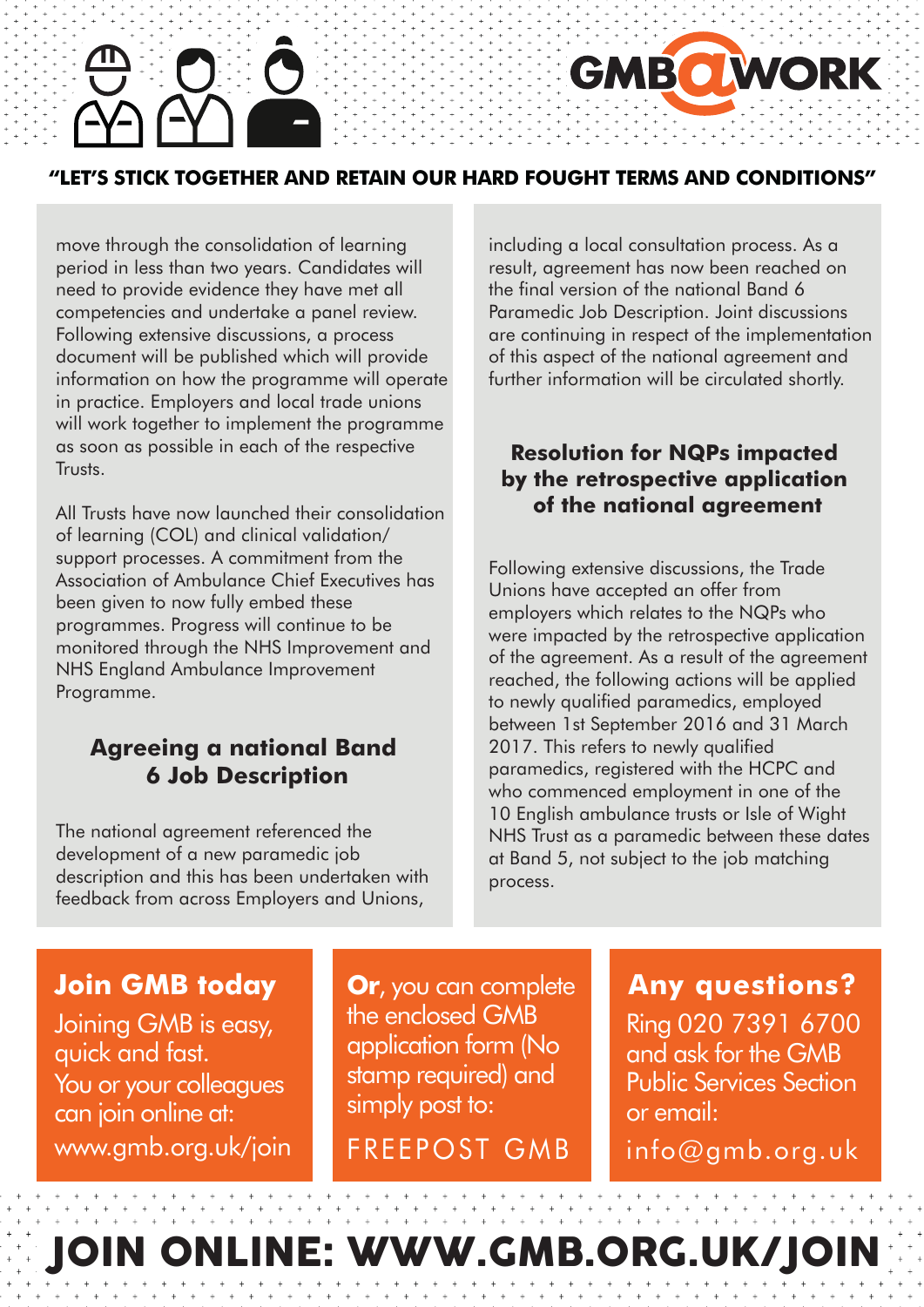

UNIONLINE is GMB's own firm of lawyers that provide GMB's Legal Service in cases of personal injury and employment law to GMB members



#### GMB Membership Subscriptions from 1st Oct 2017 are:

**GMBO WORK** 

Full time- Grade  $1 = £3.05$ per week (£13.22 per month) Part time - Grade  $2 = £1.78$ per week (£7.72 per month)

- for these staff, at their 12-month anniversary of employment (the Start Date) as a newly qualified paramedic, they will automatically progress to Band 6 (spine point 21), and
- for these staff, at their 12-month anniversary of employment (the Start Date) a review will also be undertaken to consider what remaining elements of the consolidation of learning programme they require to support their ongoing development. This includes the consolidation learning outcomes of clinical, professional practice, leadership, mentoring, wellbeing and resilience and reflective practice. A commitment to undertake any outstanding training or development will be required over the following 12 months, with appropriate support and/or training put in place by employers.

Employers are working to implement this agreement. NQPs will need to participate fully in the review process and commit to undertake outstanding training or development. The processing of this agreement will be undertaken and communicated locally and will be completed by 28 February 2018. For newly qualified paramedics, employed between 1st September

2016 and 31 March 2017 pay at band 6, spine point 21, will be backdated to their 1 2-month anniversary of employment (the Start Date).



# VWW.GMB.ORG.UK/JOIN